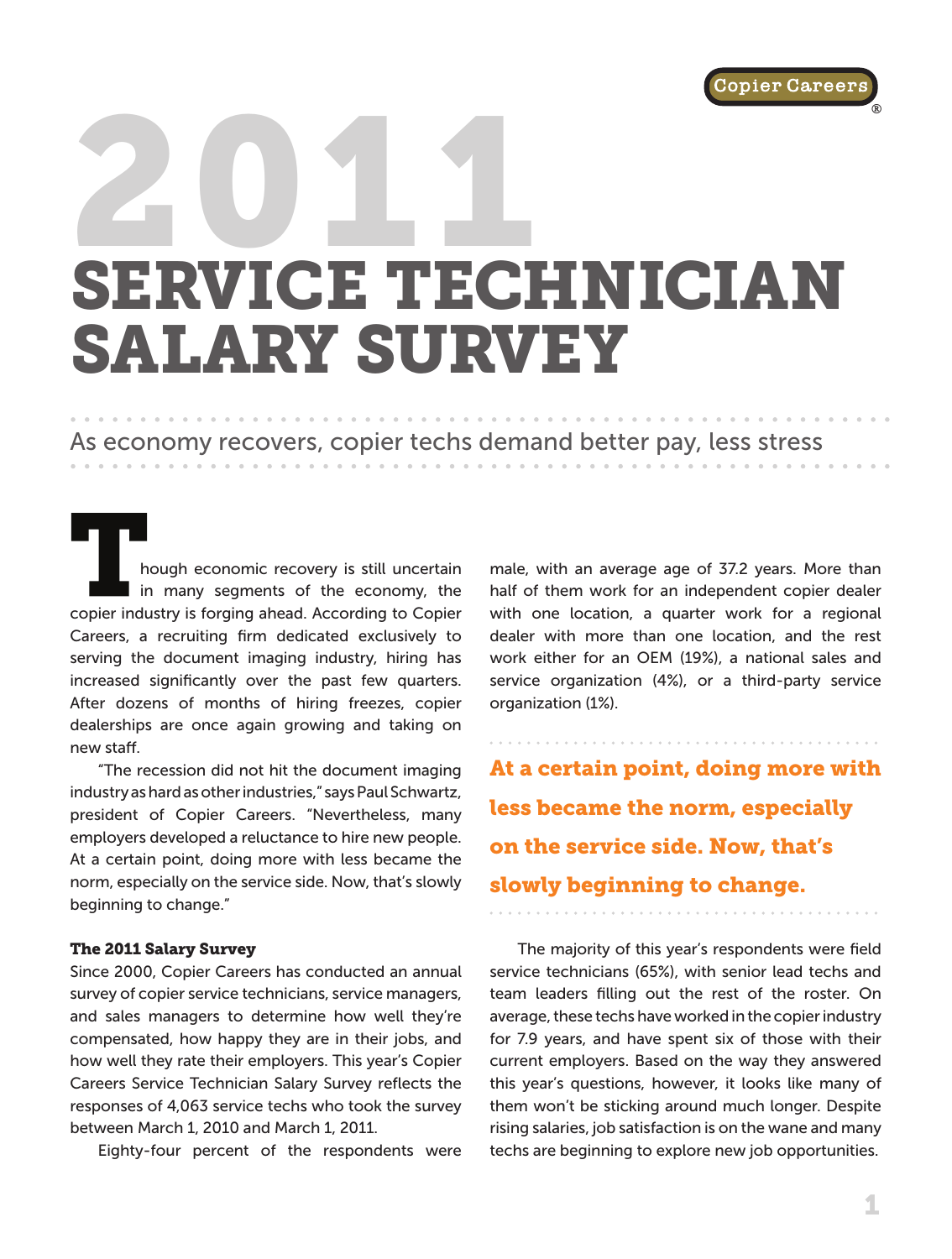#### Salaries Up In 2011

The year's big news is that, for the first time since 2007, salaries have risen significantly. Last year, the average tech took in a base salary of \$39,998. This year, that number was \$40,998, an increase of a thousand dollars. Average bonuses also increased this year, from \$3,699 to \$4,120. While these pay increases weren't huge, they were certainly welcome after four years of stagnation.

Unfortunately, these increases in cash compensation were accompanied by decreases in benefits. The percentage of techs receiving health benefits has fallen for the second straight year; the percentage receiving a 401(k) match has fallen for the fifth consecutive year. For those who lost these benefits, net compensation may in fact be lower this year even with a spike in take-home pay.

The era of gratitude seems to be are going to see some attrition. winding down as techs begin to focus more closely on the overall quality of their jobs.

#### Stress Takes a Toll on Satisfaction

Nine years ago, techs were working an average of 46 hours per week, plus a few more on call. That number has risen steadily over the past decade, and this year it came in at an all-time high of 53 hours—an increase of 15 percent since 2002. Techs are now more overworked than they've ever been before. Over the past few years, despite these long hours, techs have generally reported high levels of satisfaction. During the darkest days of the recession, any job was better than no job at all, even if it did work you to the bone. This year, however, attitudes are beginning to shift.

Our survey measures two types of worker satisfaction: satisfaction with compensation and satisfaction with all aspects of the job. Both have fallen since last year. Though satisfaction with compensation remains fairly high, with 50 percent of respondents either satisfied or very satisfied, less than a third of technicians say they're satisfied with all aspects of their jobs. The era of gratitude seems to be winding down as techs begin to focus more closely on the overall quality of their jobs.

"We got through the recession, and now people are adding new employees and filling positions," says Schwartz. "Techs are saying, 'We're exhausted. We did what we had to do to help our companies through the recession. But enough is enough—we need a break.' Doing more with less is finally starting to catch up with employers, and companies that can't deliver some relief to their people are going to see some attrition."

Doing more with less is finally starting to catch up with employers. Companies that can't deliver some relief to their people

#### Greener Pastures?

Indeed, as the job market becomes more fluid, many techs are considering a change in employer. The percentage of people who say they're looking for a new job has increased 21 points since 2010. Though this figure is much lower than it was prior to the recession, it undoubtedly signals a change in technician attitudes.

And why are they thinking about leaving? It all boils down to three main factors: burnout, uncertainty, and money. "I'm seeking less stress", "I want greater job stability," and "I'm seeking higher compensation" rank as the top three reasons why this year's techs are looking to change jobs. Employers who can address these needs will likely be able to hang onto their techs; employers who fail to do so are liable to lose them.

"Eighteen months ago," says Schwartz, "we would call techs about a job opening and they wouldn't even consider talking to a new potential employer out of fear that their current employers would find out and they'd lose their jobs. Now, things are changing and people are willing to talk. Techs are still grateful to have their jobs, but they're ready to explore new opportunities." -CC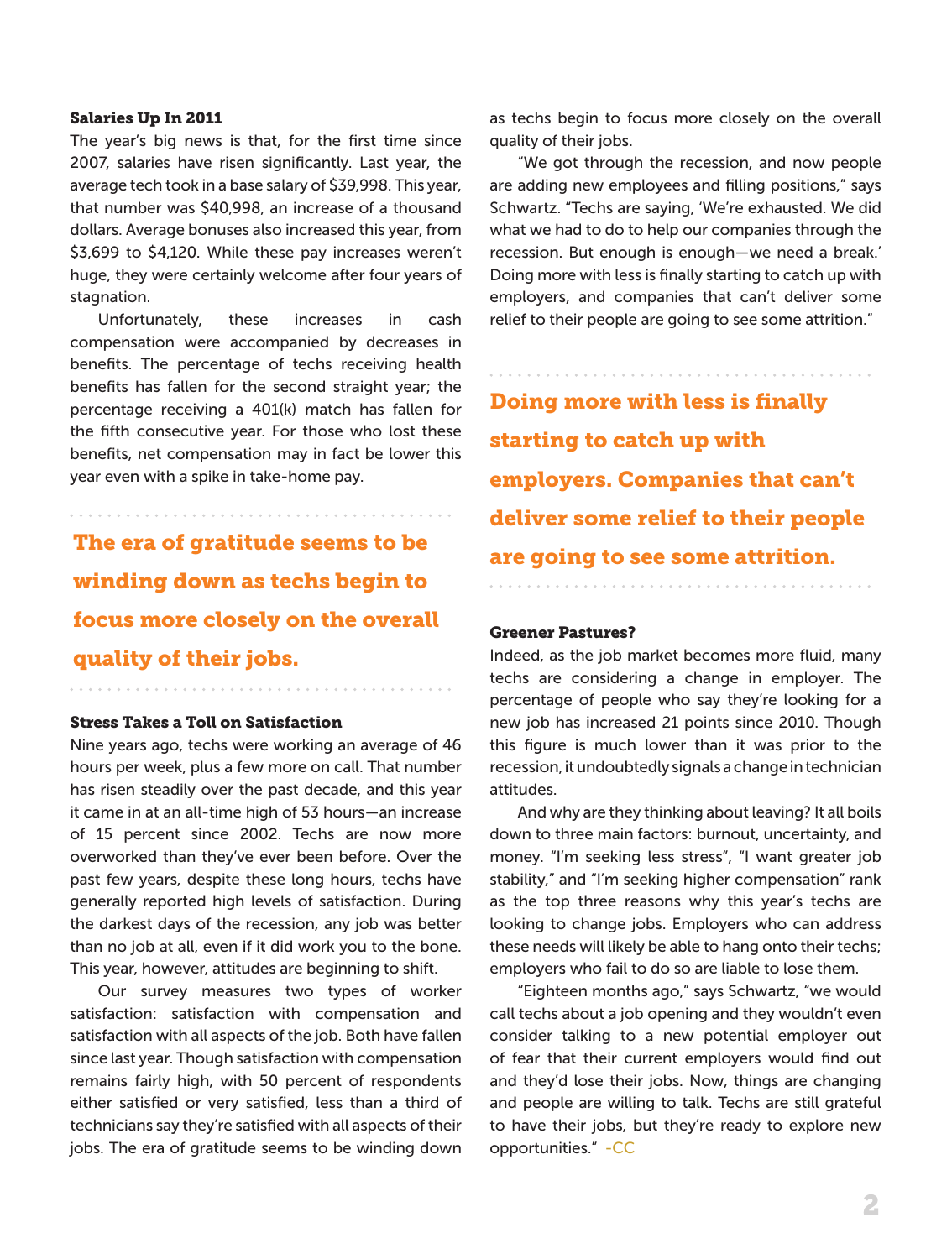







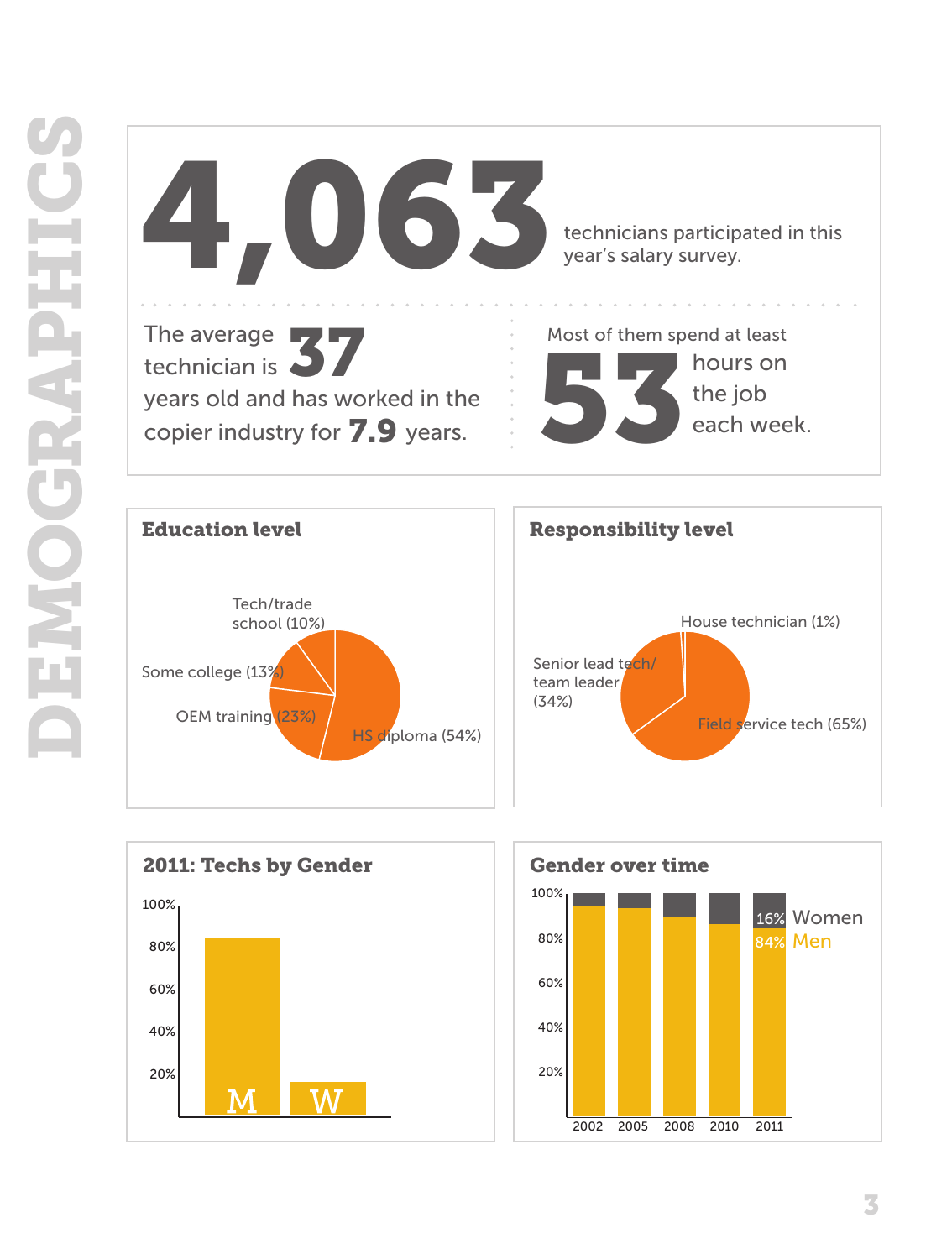# Increases in cash compensation were accompanied by decreases in benefits. For those who lost benefits, net compensation may be lower this year even with a spike in take-home pay.



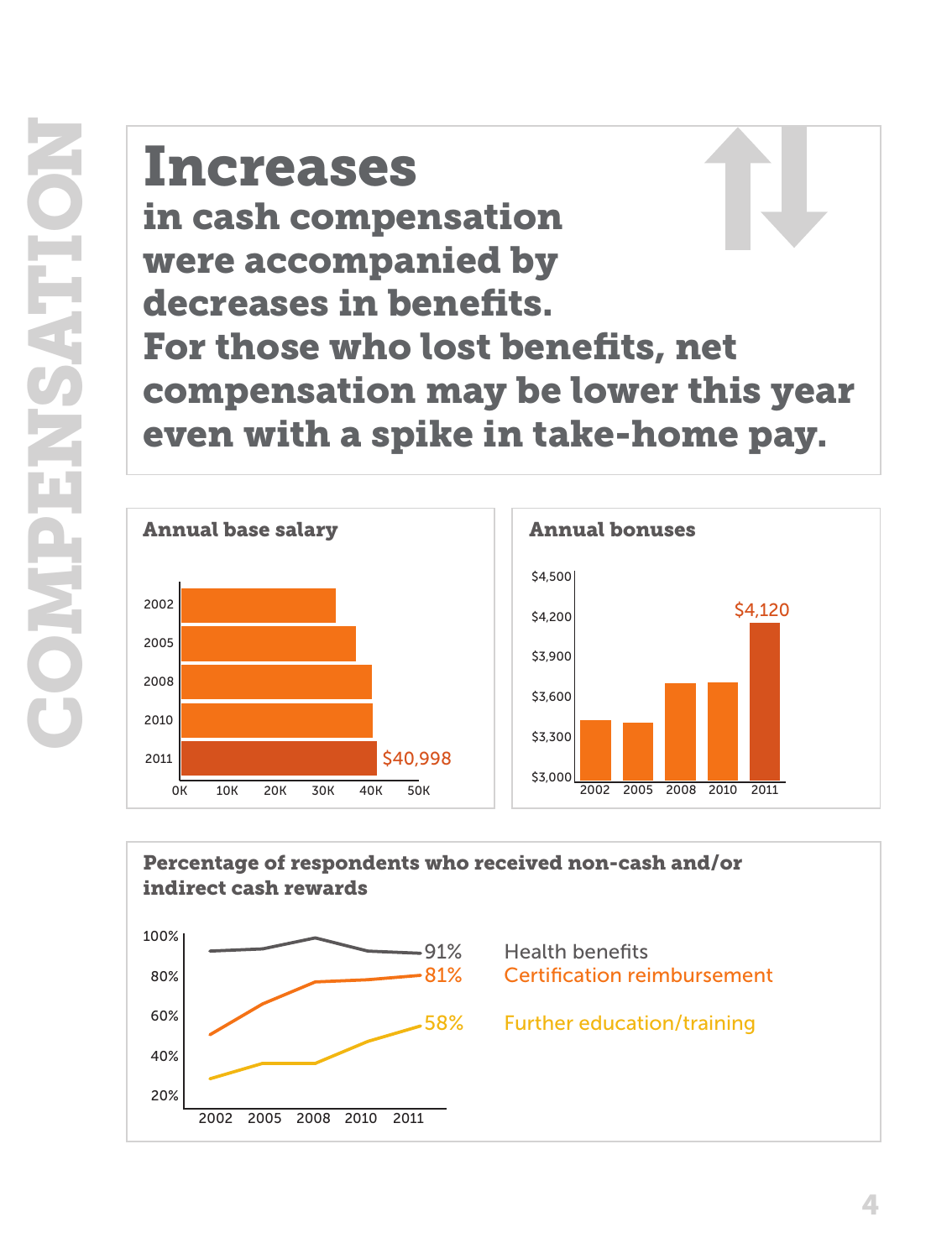

The average number of hours copier technicians work every week has increased by 15 percent since 2002. Techs are now more overworked than they've ever been before.

| Most |           |  |
|------|-----------|--|
|      | important |  |
|      |           |  |

| important job-<br>related issues                 | 2011<br>rank | 2002<br>rank   |
|--------------------------------------------------|--------------|----------------|
| Base pay                                         | 1            | 1              |
| Job stability                                    | 2            | 12             |
| <b>Benefits</b>                                  | 3            | 5              |
| Financial stability of<br>company                | 4            | 24             |
| Having tools and<br>support to do my job<br>well | 5            | 3              |
| Recognition for work<br>well done                | 6            | 6              |
| My opinions and<br>knowledge are valued          | 7            | $\overline{2}$ |
| Company understands<br>the importance of IT      | 8            | 15             |
| Prestige/reputation of<br>company                | 9            | 29             |
| Company-provided<br>laptop or PC                 | 10           | 31             |



Techs are still grateful to have their jobs, but they're ready to explore new opportunities.